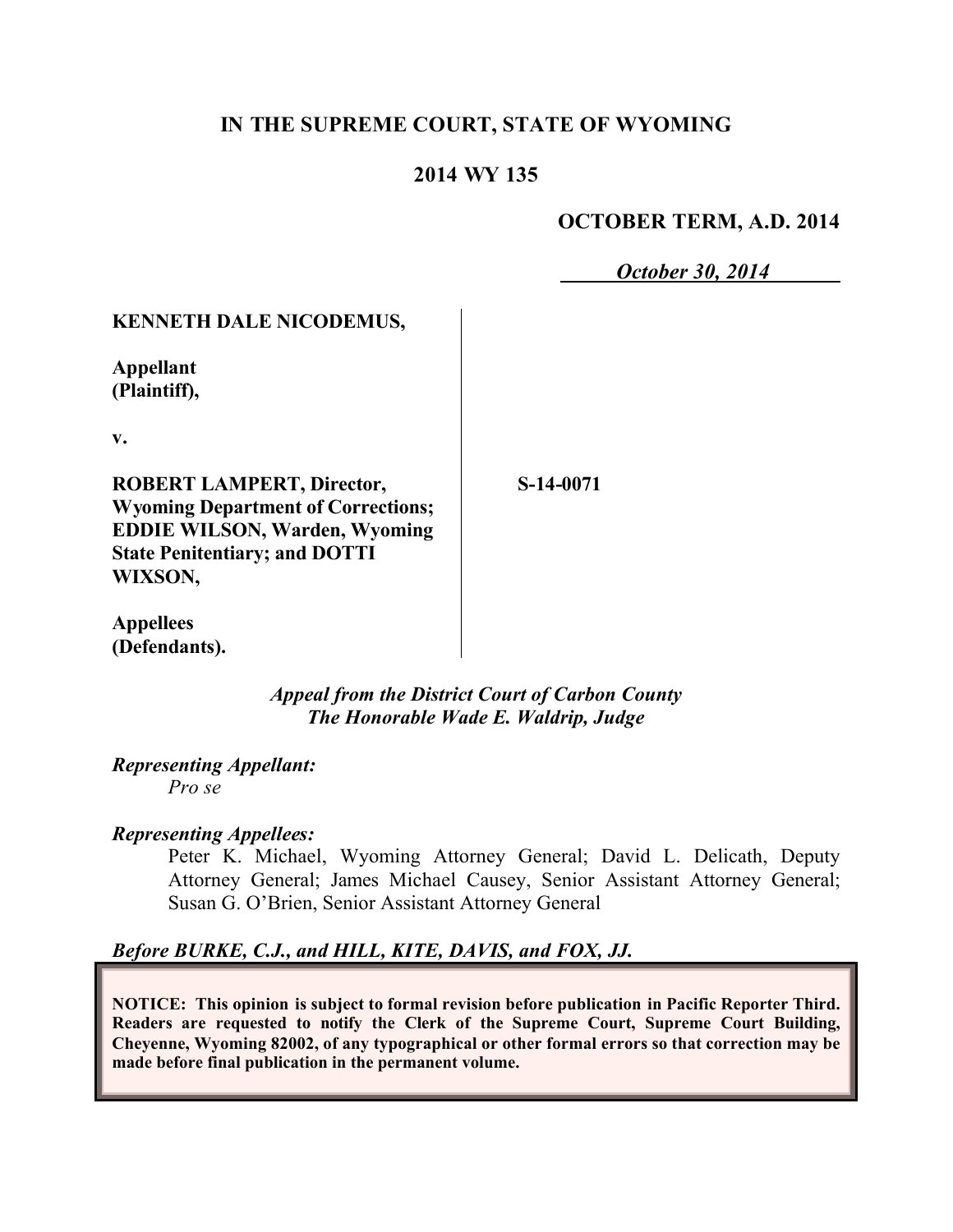### **DAVIS**, **Justice**.

[¶1] Inmate Kenneth Nicodemus appeals from the denial of a Wyoming Rule of Civil Procedure 60(b) motion for relief from a district court order that dismissed a civil suit against three employees of the Wyoming Department of Corrections (DOC). We affirm.

#### **ISSUES**

[¶2] Nicodemus raises two issues, which we restate as follows:

1. Did the district court abuse its discretion by ignoring *Bear Cloud v. State,* 2013 WY 18, 294 P.3d 36 (Wyo. 2013) (*Bear Cloud II*), when it denied his Rule 60(b) motion?

2. Did his failure to receive the defendants' response to his motion deprive him of due process?

### **FACTS**

[¶3] In 1992, Nicodemus pled guilty to two counts of first-degree murder and one count of felony larceny, for which he was sentenced to two consecutive life sentences and a sentence of eight to ten years to be served consecutively to the life sentences. Approximately five years later, while serving the first life sentence, he attempted to escape from the Wyoming State Penitentiary. A conviction for that offense netted Nicodemus an additional sentence of two to four years, to be served concurrently with his first life sentence. $<sup>1</sup>$ </sup>

[ $[$ 4] In 2010, the legislature amended Wyo. Stat. Ann. § 7-16-205(a) by creating a new paragraph (i) dealing with withholding from a prisoner's earnings:

> Unless the prisoner is serving a sentence of death or life without the possibility of parole or is subject to mandatory savings under W.S. 25-13-107(b)(i), ten percent (10%) shall be credited to the prisoner's personal savings account within the correctional facility's trust and agency account, until the prisoner's account has a balance of one thousand dollars (\$1,000.00). Once the prisoner's personal savings account balance reaches one thousand dollars (\$1,000.00), the income otherwise distributed to the prisoner's savings account under this paragraph shall be

 $<sup>1</sup>$  As Nicodemus points out, an attempt to escape makes an inmate ineligible for parole on the offense he</sup> was serving at the time of the attempt. Wyo. Stat. Ann. § 7-13-402(b)(ii) (LexisNexis 2013). The statute has no impact on this case.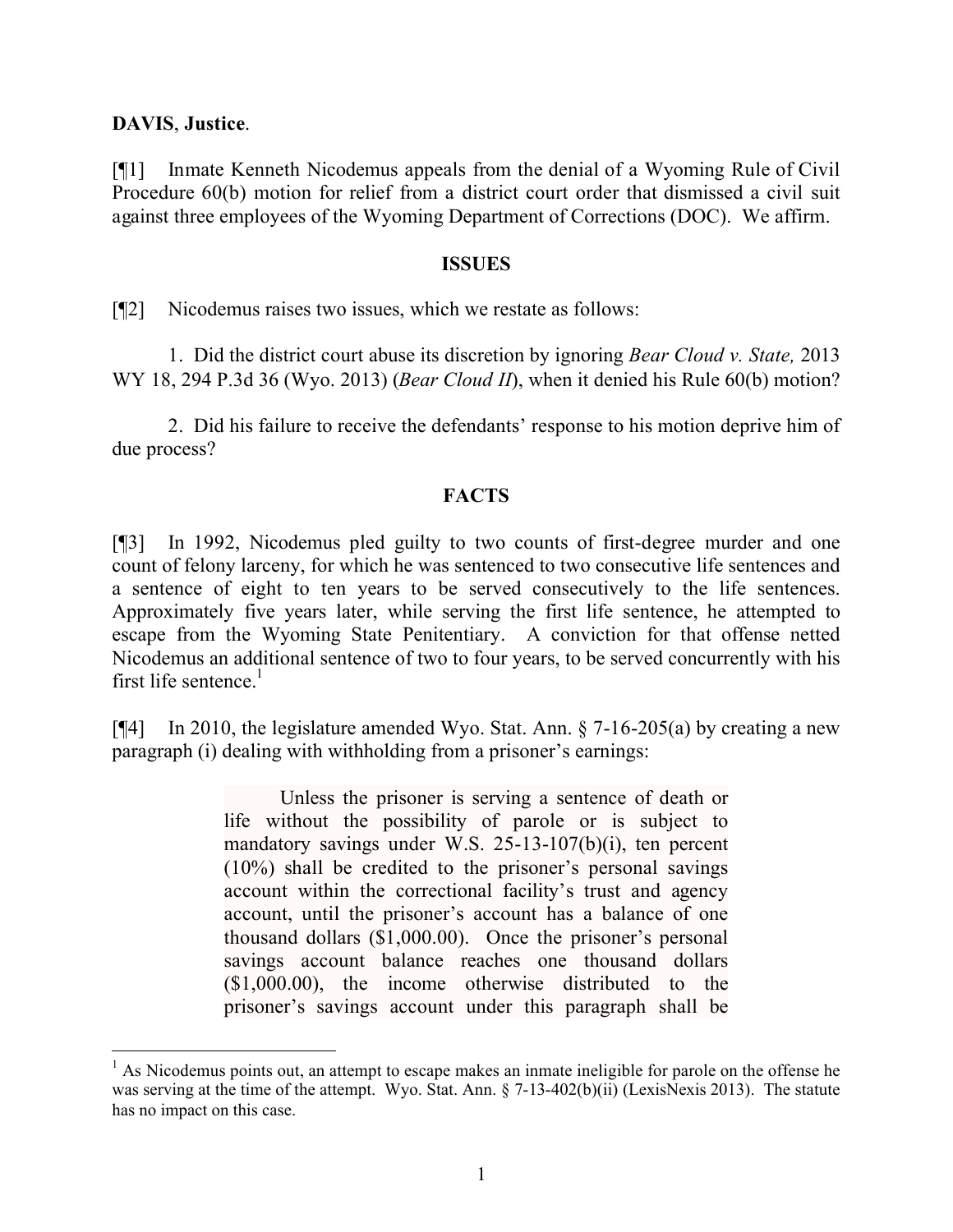distributed to the prisoner as provided by paragraphs (ii) through (vi) of this subsection. Funds in the prisoner's personal savings account shall be paid to the prisoner upon parole or final discharge[.]

2010 Wyo. Sess. Laws, ch. 43, § 1. The statute prevents a prisoner from using the first \$1,000 he earns for prison labor until he is paroled or released, when it is paid to him. Appellant asserts that the purpose of this statute is to assure that an inmate who has been paroled or finally discharged from his sentence has funds to pay expenses until he can find employment or another source of legitimate revenue so that he is not tempted or forced to steal or commit other crimes to keep body and soul together. He does not expect to ever be paroled or released, and he anticipates that he will die in prison. However, when the amendment went into effect in July of 2010, the DOC began withholding ten percent of Nicodemus' monthly earnings from penitentiary labor and crediting that amount to his mandatory savings account.

[¶5] On October 20, 2011, Nicodemus filed a 42 U.S.C. § 1983 civil rights action in the district court for Carbon County. He asserted that Appellees violated his federal constitutional right to due process by placing his earnings in the mandatory savings account, from which he could not withdraw them without a hearing. He contended that Appellees lacked statutory authority to withhold his property from him because he was serving a sentence of life imprisonment without the possibility of parole, and that he therefore belonged to a class of inmates which the newly amended § 7-16-205 expressly excluded from its income-withholding provisions.

[¶6] The defendants moved to dismiss the original and an amended complaint. The district court granted the motion on March  $14$ ,  $2012$ .<sup>2</sup> The court concluded that the legislature's use of the phrase "life without the possibility of parole" in  $\S$  7-16-205(a)(i) had to be viewed in light of other statutory provisions relating to that subject, particularly  $\delta$  6-10-301(c). In 2010, that subsection read as it had when it was enacted in 1996.<sup>3</sup>

> A sentence specifically designated as a sentence of life imprisonment without parole is not subject to commutation by the governor. A sentence of life or life imprisonment which is not specifically designated as a sentence of life imprisonment without parole is subject to commutation by the governor. A person sentenced to life or life imprisonment is not eligible for parole unless the governor has commuted the person's sentence to a term of years.

 <sup>2</sup> Neither the defendants' motions nor a transcript of the motion hearing were included in the record on appeal.

 $3\overline{\smash{3}}$  Subsection (c) was amended in 2013, but those amendments have no effect on this appeal.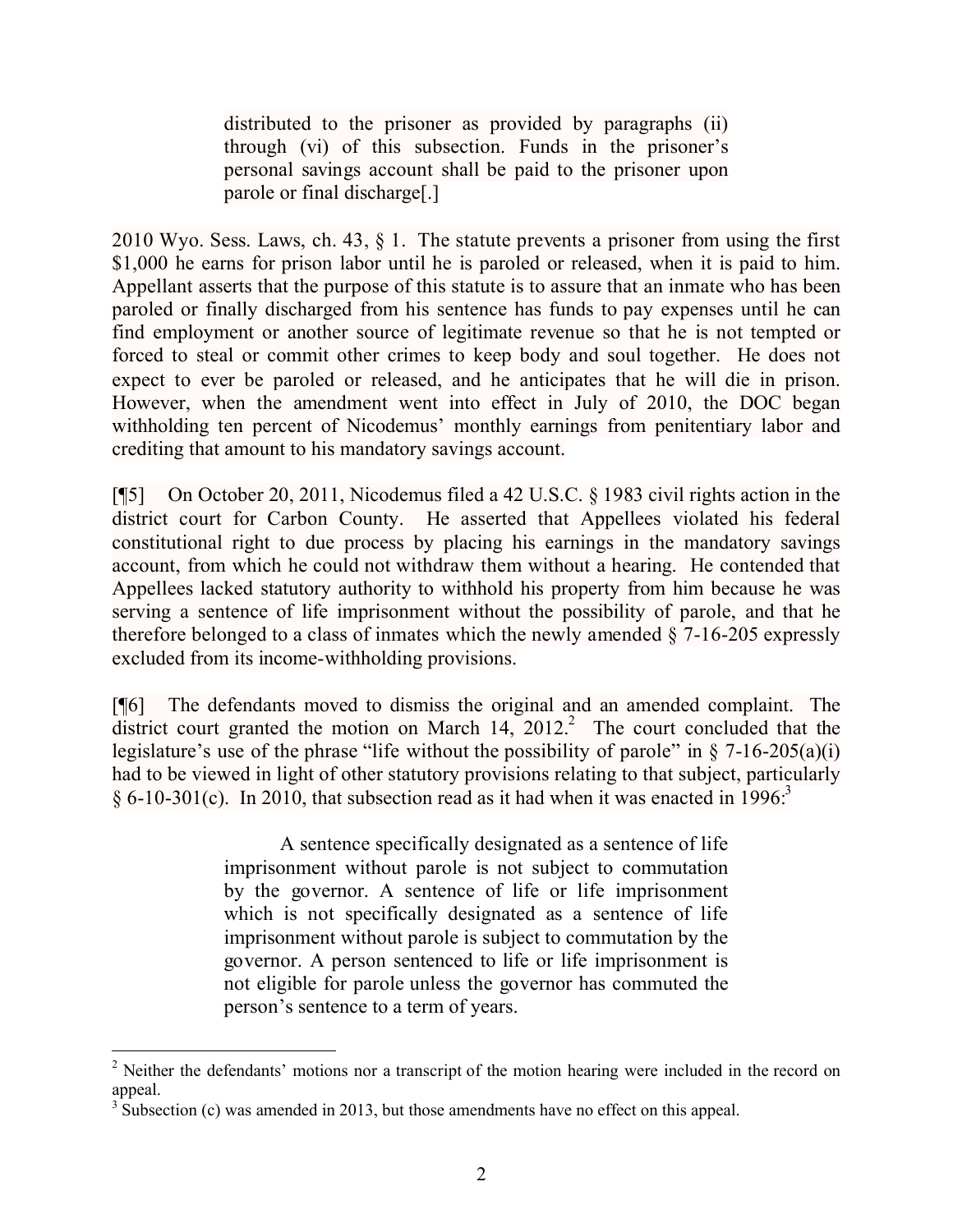1996 Wyo. Sess. Laws, ch. 73, § 1.

[¶7] The district court noted that Nicodemus' life sentences were not designated as sentences of "life without parole," and that the governor could therefore commute them to terms of years. Citing to *Bear Cloud v. State*, 2012 WY 16, 275 P.3d 377 (Wyo. 2012) (*Bear Cloud I*), the court concluded that, although commutation and subsequent parole from such sentences are rare, parole was nevertheless possible. It held that Nicodemus was not therefore serving a sentence of life without the possibility of parole, and that  $\S$  7-16-205 therefore empowered—and in fact required—the DOC to place a portion of his inmate income in his savings account until the balance reached \$1,000.00, and to deny him the right to withdraw those funds from the account.

[¶8] Nicodemus did not appeal the order dismissing his case. Instead, nearly a year later, he filed a motion for relief from the order of dismissal under W.R.C.P. 60(b)(5) and (6). He claimed that the ruling was incorrect because it was based on this Court's decision in *Bear Cloud I*, which had since been vacated by the United States Supreme Court and then supplanted by our decision in *Bear Cloud II*.<sup>4</sup> He relied upon language indicating that, for purposes of sentencing juveniles, a sentence to life as a matter of law allows no realistic possibility of parole because it depends upon executive clemency. *Bear Cloud II*, ¶ 36, 294 P.3d at 45-46.

[¶9] In late April of 2013, the district court denied Nicodemus' Rule 60(b) motion. The court observed that its earlier order of dismissal rested on the distinction in § 6-10- 301(c) between life sentences which were and were not specifically designated as confining a prisoner to life without parole, and on its conclusion that the plain language of  $\S$  7-16-205(a)(i) must be said to have incorporated that distinction. The court also noted that it referred to *Bear Cloud I* in its order only to further explain the statutory nature of any life sentence that was not expressly designated by a sentencing court as being "life without parole," and that consequently its explanation—and *Bear Cloud I*  generally—were not the basis for its decision to dismiss Nicodemus' suit.

[¶10] Nicodemus timely appealed the denial of his Rule 60(b) motion.

### **DISCUSSION**

## **The Ruling on the W.R.C.P. 60(b) Motion**

 $\overline{a}$ 

<sup>&</sup>lt;sup>4</sup> The Supreme Court remanded the case to us for reconsideration in light of its intervening decision in *Miller v. Alabama*, \_\_\_ U.S. \_\_\_, 132 S.Ct. 2455, 183 L.Ed.2d 407 (2012), relating to the imposition of life without parole sentences on juveniles. *Bear Cloud v. Wyoming*, \_\_\_ U.S. \_\_\_, 133 S.Ct. 183, 184 L.Ed.2d 5 (2012) (mem.).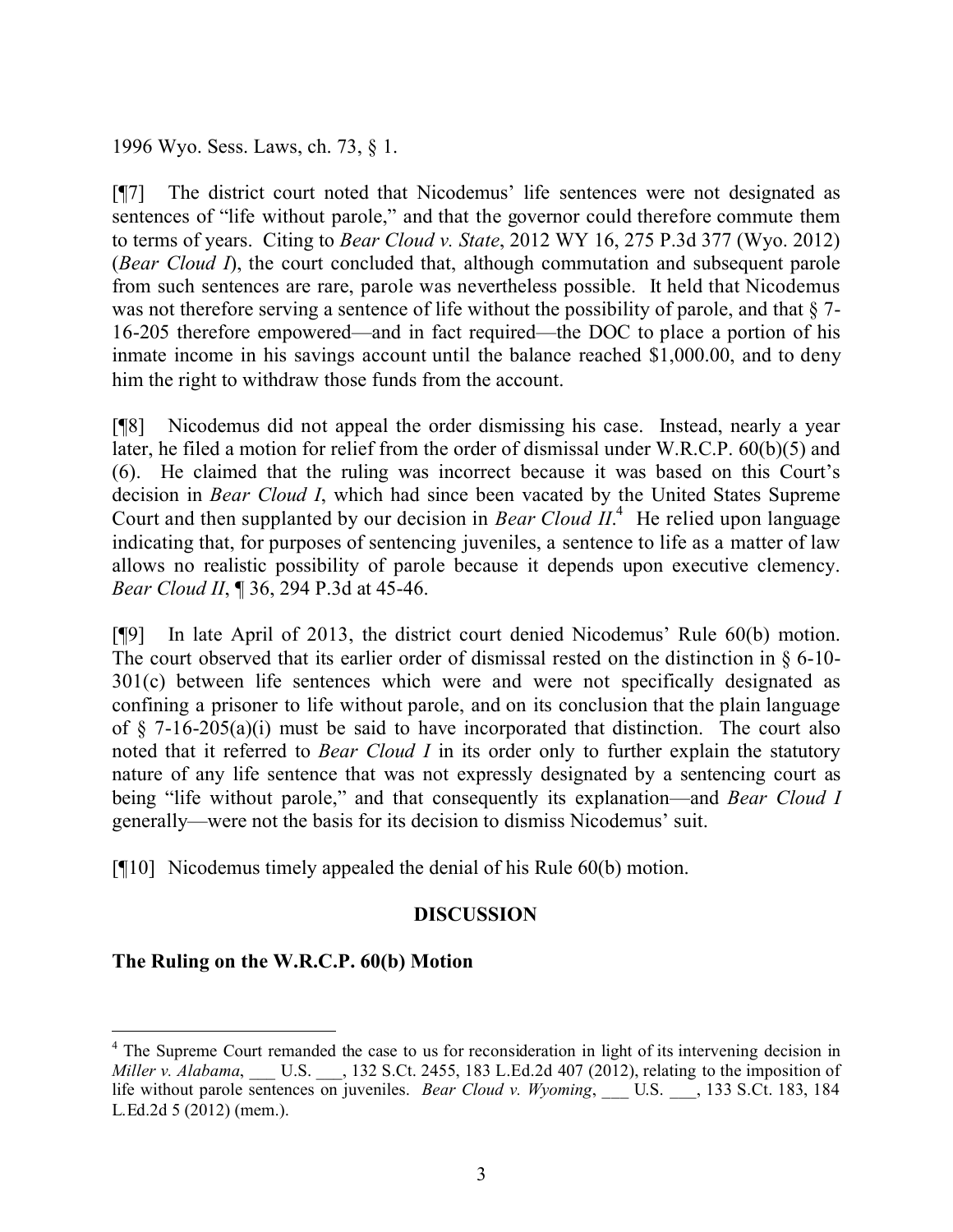[¶11] This Court reviews decisions disposing of Rule 60(b) motions for an abuse of discretion. We must determine whether the trial court's decision was reasonable when the record is viewed in the light most favorable to that decision and to the prevailing party. We will reverse an order denying a Rule 60(b) motion only if the movant establishes that the trial court was clearly wrong. *Campbell v. Hein*, 2013 WY 131, **¶** 8-9, 311 P.3d 165, 167 (Wyo. 2013); *Barron v. Barron*, 834 P.2d 685, 687 (Wyo. 1992).

[¶12] Nicodemus argues that the district court abused its discretion by failing to recognize the significance of our *Bear Cloud II* decision to the question posed by his civil rights complaint – *i.e.*, the meaning of the legislature's choice of the phrase "life without the possibility of parole" in Wyo. Stat. Ann.  $\S$  7-16-205(a)(i). Because the district court clarified that its ruling did not rely upon the two *Bear Cloud* decisions, we will first examine its interpretation of that language.

[¶13] Statutory construction presents a question of law that we examine *de novo*. In interpreting statutes, our primary goal is to determine the legislature's intent. We therefore construe each statutory provision *in pari materia*, giving effect to every word, clause, and sentence according to their arrangement and connection. To ascertain the meaning of a given law, we also consider all statutes relating to the same subject or having the same general purpose and strive to interpret them harmoniously. We presume that the legislature has acted in a thoughtful and rational manner with full knowledge of existing law, and that it intended new statutory provisions to be read in harmony with existing law and as part of an overall and uniform system of jurisprudence. When the words used convey a specific and obvious meaning, we need not go farther and engage in statutory construction. *Estate of Dahlke ex rel. Jubie v. Dahlke*, 2014 WY 29, ¶¶ 36-37, 319 P.3d 116, 125-26 (Wyo. 2014) (citing *Rock v. Lankford*, 2013 WY 61, ¶ 19, 301 P.3d 1075, 1080-81 (Wyo. 2013); *Redco Const. v. Profile Props., LLC*, 2012 WY 24, ¶¶ 26, 37, 271 P.3d 408, 415-16, 418 (Wyo. 2012)).

[ $[14]$  Until 1996, the only sort of determinate<sup>5</sup> life sentence available in Wyoming was that characterized in Wyo. Stat. Ann. § 6-2-101(b) as "life imprisonment according to law." *See Sincock v. State*, 2003 WY 115, ¶ 12, 76 P.3d 323, 330 (Wyo. 2003); *Schultz v. State*, 751 P.2d 367, 368 n.1 (Wyo. 1988). An inmate serving such a sentence could not be paroled under Wyo. Stat. Ann. § 7-13-402(a) (Michie 1995), which provided that the state board of parole was empowered to "grant a parole to any person imprisoned . . . under sentence, except a life sentence." *Olsen v. State*, 2003 WY 46, ¶ 190, 67 P.3d 536, 603 (Wyo. 2003). However, an inmate could be paroled or released if the Governor commuted his life sentence to a term of years. *Weldon v. State*, 800 P.2d 513, 514 (Wyo. 1990).

 <sup>5</sup> This is to be distinguished from an indeterminate sentence having a minimum term of a specified number of years and a maximum term which expires at the end of an inmate's life. *See generally* Wyo. Stat. Ann. § 7-13-201 (LexisNexis 2013).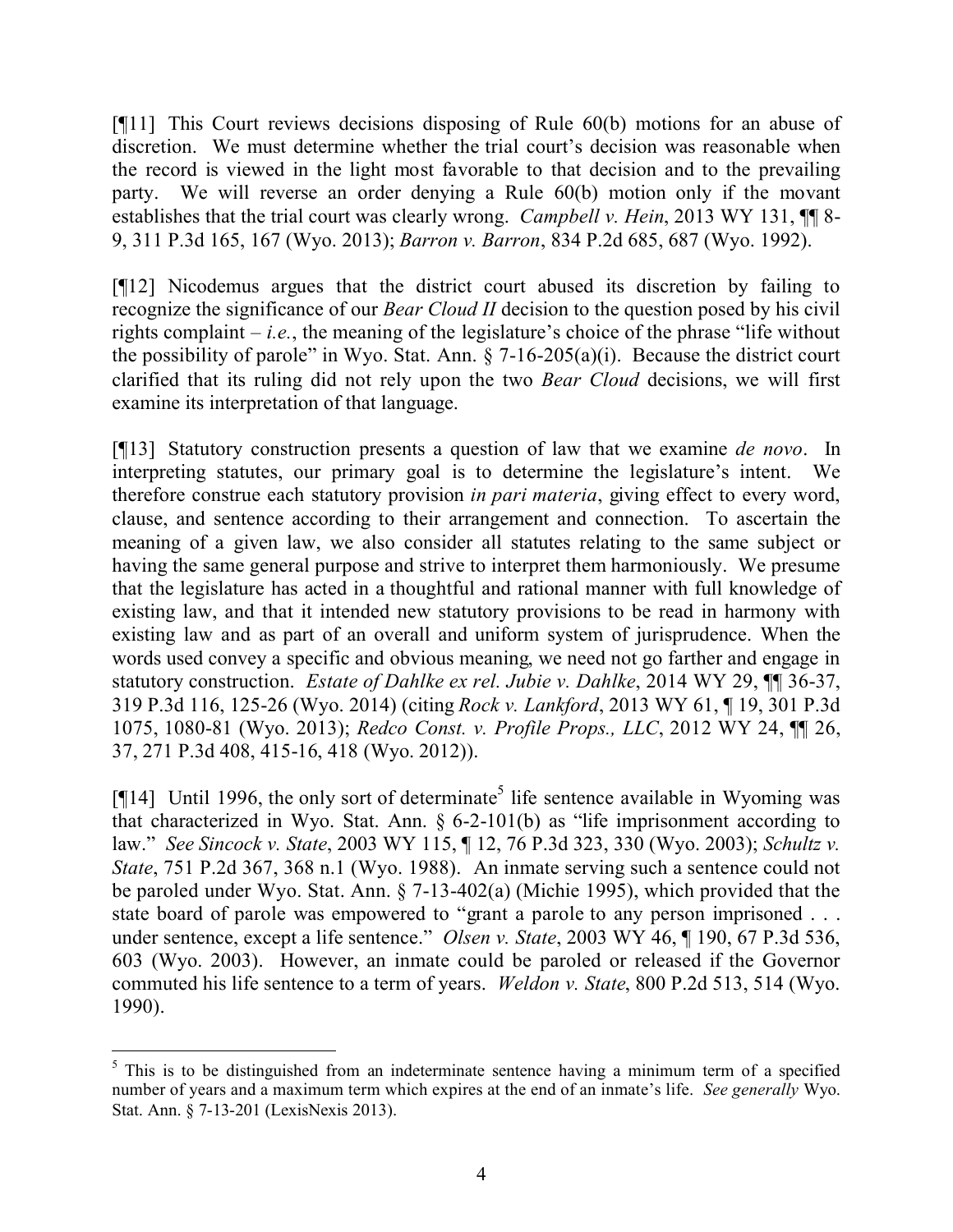[¶15] In 1994, the Wyoming Constitution was amended to add Art. 3, § 53, which empowered the legislature to create a penalty of "life imprisonment without parole" that would not be subject to commutation. Two years later, the legislature enacted a statute which permitted a sentence of "life imprisonment without parole" for specific crimes to be designated by statute. 1996 Wyo. Sess. Laws, ch. 73, § 1; Wyo. Stat. Ann. § 6-10- 301(a) (Michie 1997).

[¶16] Section Two of the law amended Wyo. Stat. Ann. § 7-13-402(a) to provide that the parole board could grant parole on any sentence except "a sentence of life imprisonment without parole or a life sentence." Section Two of the 1996 act also added the new form of life sentence to the penalties available under Wyo. Stat. Ann. § 6-2-306 for offenders repeatedly convicted of sexual assault. 1996 Wyo. Sess. Laws, ch. 73, § 2. Five years after passage of the 1996 act, the legislature amended the first-degree murder statute, Wyo. Stat. Ann. § 6-2-101, to add life without parole to the existing sentencing options of death and life according to law. 2001 Wyo. Sess. Laws, ch. 96, § 2.

[¶17] When the language of § 6-10-301 is viewed in light of other legislation passed since it was enacted, it is evident that the legislature created a term of  $\arctan 6$  by appending the words "without parole" to the words "life sentence." By themselves, the latter refer to a sentence from which parole is available only in those relatively rare cases in which the Governor has exercised clemency and commuted the sentence to a term of years. This type of sentence is also known by the statutory term "life according to law" and, more colloquially, as a "straight life" sentence. However, if a judge or the legislature specifically designates a life sentence as one "without parole" or "without the possibility of parole," there can be no commutation and therefore no parole under any circumstances.

[ $[$ [18] That was the state of affairs in 2010, when the legislature created  $\S$  7-16-205(a)(i) by enacting 2010 Wyo. Sess. Laws, ch. 43,  $\S$  1. As noted above, paragraph  $(a)(i)$ mandates that ten percent of an inmate's earnings from prison labor be credited to his personal savings account until it attains a balance of one thousand dollars. Those funds are to be paid to the inmate upon parole or final discharge of his sentence. Of key significance to Nicodemus' case, the legislature created an exemption for inmates under a death sentence or a sentence of "life without the possibility of parole."

[¶19] Relying on § 6-10-301(b), the district court concluded that Nicodemus' life sentence did not fall within that exemption because it was not specifically designated as a sentence of life without parole, and that was the type of life sentence addressed in the

<sup>&</sup>lt;sup>6</sup> Words or terms of art are those that have a "specific, precise meaning in given specialty, apart from its general meaning in ordinary contexts." Black's Law Dictionary 1700 ( $10^{th}$  ed. 2014).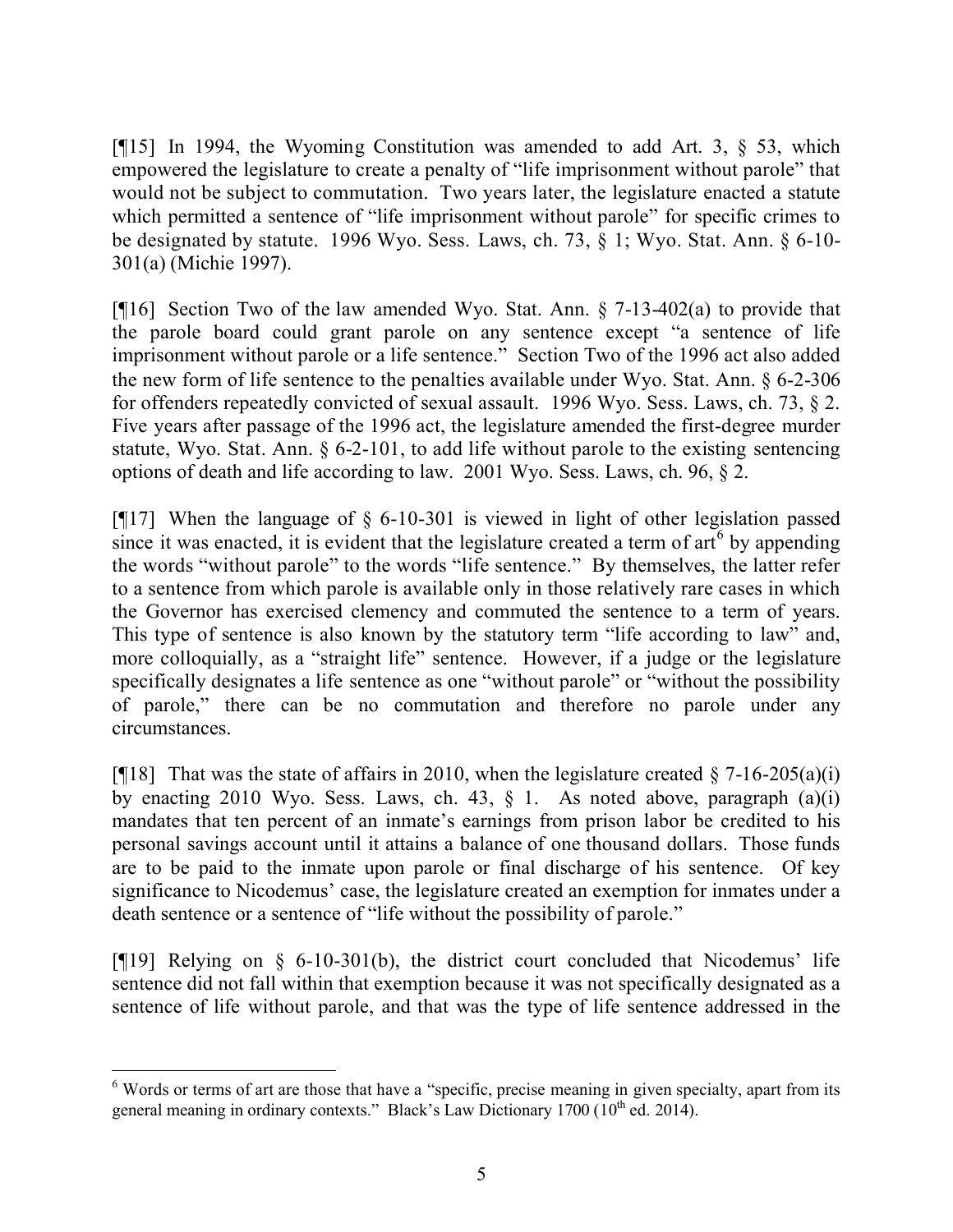exemption.<sup>7</sup> That view is consistent with our discussion above. Consequently, if the question was before us, we would conclude that the district court properly disposed of Nicodemus' civil rights lawsuit. We recognize that Nicodemus and others similarly situated have little hope of ever leaving the prison system, but we are compelled to conclude, based on the language of the statute, that the legislature intended for the Department of Corrections to maintain a fund for that remote contingency.

[¶20] What is before us, given Nicodemus's Rule 60(b) motion, is whether our *Bear Cloud* decisions have any bearing on what the legislature meant by its use of the term "life without the possibility of parole" in  $\S$  7-16-205(a)(i). That statutory provision was enacted in 2010 while Bear Cloud's criminal prosecution was still in its pretrial stage. *See Bear Cloud I*, ¶¶ 10-12, 275 P.3d at 384. We fail to see how our two appellate decisions in 2012 and 2013 could have affected legislative decisions made more than two years earlier. More importantly, the portions of the *Bear Cloud* decisions on which Nicodemus relies were not concerned with the distinctions between a "life sentence" and a "sentence of life without the possibility of parole" and the legislature's use of those terms of art.

[¶21] Instead, those two decisions and the United States Supreme Court decision in *Miller* which prompted the second decision dealt with the practical effect of what is known in Wyoming as a life sentence, or life as a matter of law. As noted above, parole from such a sentence is only available in those relatively rare cases where the sentence is commuted to a term of years. At the risk of oversimplification, the *Bear Cloud* and *Miller* opinions concerned whether the possibility of parole presented by such a sentence was sufficiently realistic and meaningful to meet constitutional strictures on the sentencing of juveniles who have committed homicide offenses. *See Bear Cloud I*, ¶¶ 75-77, 275 P.3d at 407-09; *Bear Cloud II*, ¶¶ 33-38, 294 P.3d at 45-46. That question is altogether different than the question posed by Nicodemus' civil suit.

[¶22] For that reason, we conclude that the district court correctly applied the law and did not abuse its discretion in denying Nicodemus' Rule 60(b) motion.

# **The Failure to Receive and Inability to Reply to the Defendants' Response to the Rule 60(b) Motion**

 $<sup>7</sup>$  Nicodemus suggests this reading of the statute is faulty because, even though one may be serving a</sup> straight life sentence, he likely will be unable to reap the benefit of the money credited to his savings account. In effect, he suggests the legislature could not have intended such a futile act. However, that position ignores the prospect that such an account may provide an added incentive for an inmate to conduct himself to show he is worthy of commutation.